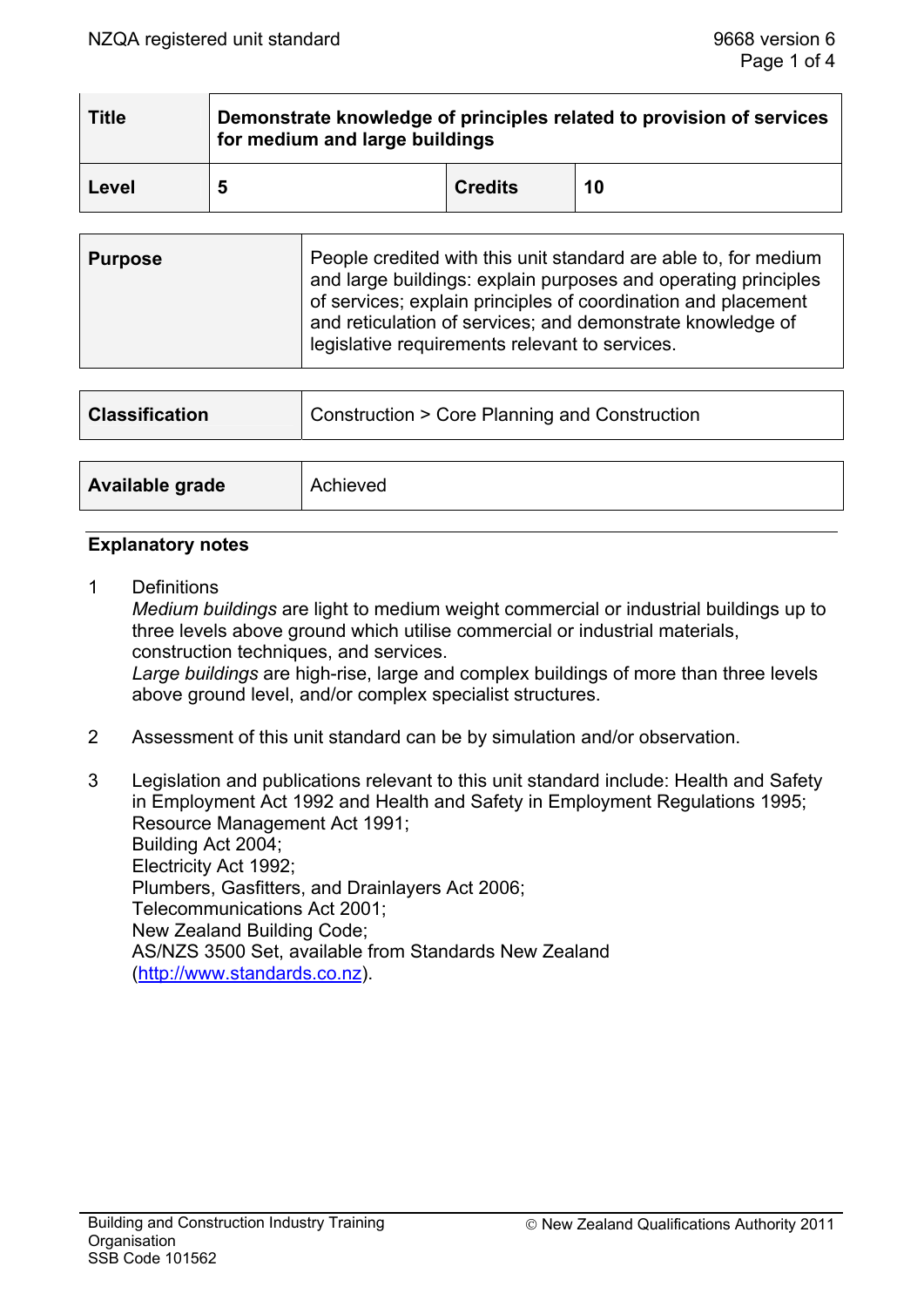# **Outcomes and evidence requirements**

## **Outcome 1**

Explain purposes and operating principles of services in medium and large buildings.

Range plumbing, cold and hot water, solid waste disposal, drainage, electricity, gas, ventilation, air conditioning, heating, telecommunications, transport systems, active fire protection, building management system, access control, building maintenance unit, specialist services (such as in a hospital).

### **Evidence requirements**

- 1.1 Purposes of services are identified with reference to the requirements of medium and large buildings.
- 1.2 Components of services are identified in terms of their function.
- 1.3 Operating principles of services are explained in terms of their effects on building design and construction.
- 1.4 Explanation of services identifies their safety features.

### **Outcome 2**

Explain principles of coordination and placement and reticulation of services for medium and large buildings.

Range electrical, plumbing including cold and hot water, active fire protection, transport systems, heating, ventilation and air conditioning (HVAC).

### **Evidence requirements**

- 2.1 Principles of coordination and placement of services are explained in terms of their compatibility in medium and large buildings.
- 2.2 Principles regarding the placement of services in medium and large buildings are explained in terms of requirements for construction, use, and servicing.
- 2.3 Principles of coordination between services consultants are explained in terms of their requirements for the project.
- 2.4 Service drawings are interpreted to enable coordination of services.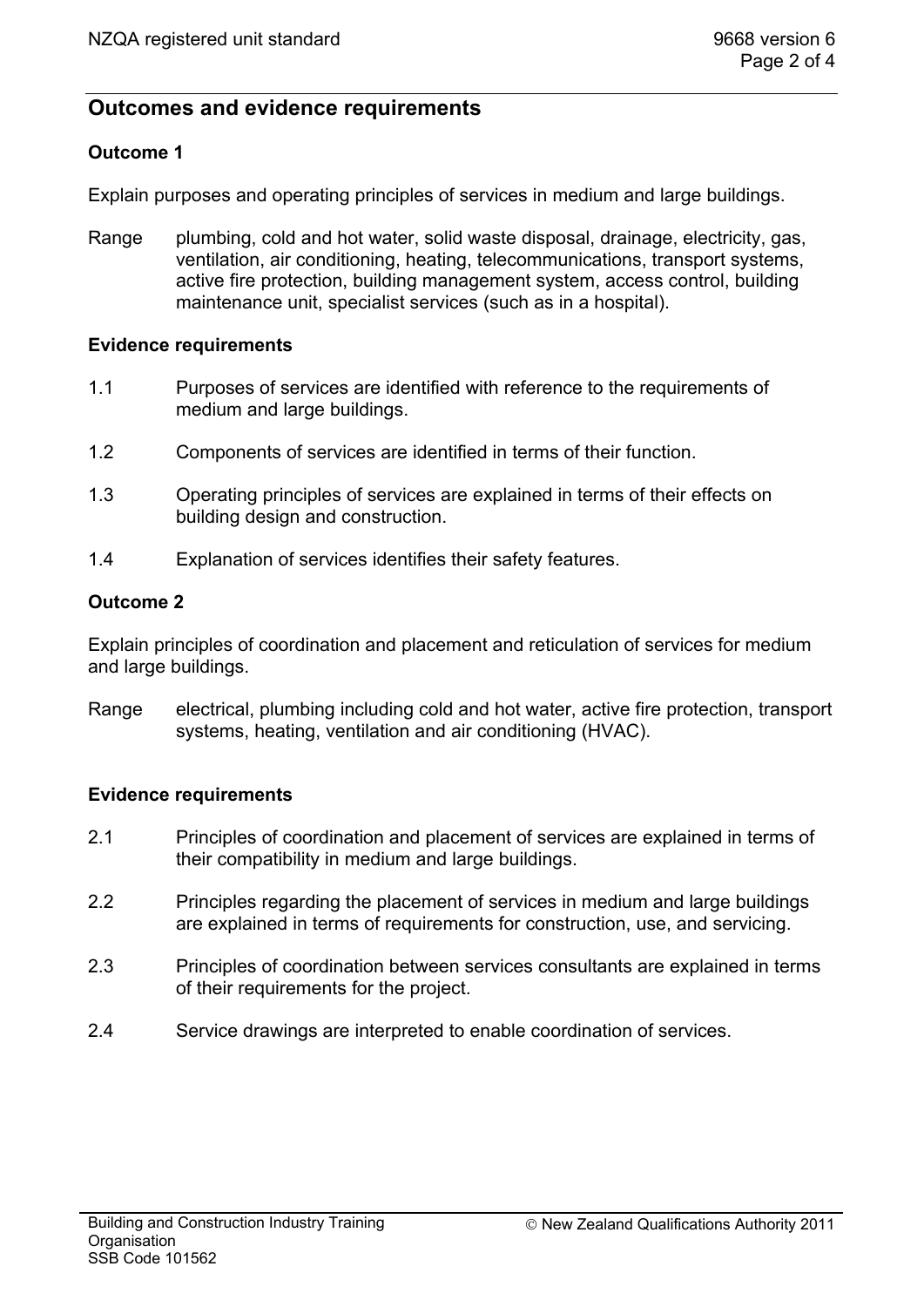## **Outcome 3**

Demonstrate knowledge of legislative requirements relevant to services in medium and large buildings.

Range electrical, plumbing including cold and hot water, active fire protection, transport systems, heating, ventilation and air conditioning (HVAC).

#### **Evidence requirements**

- 3.1 Legislative requirements are analysed to determine the provision of services for medium and large buildings.
- 3.2 Situations are identified where the expertise of other professionals is required.

| <b>Planned review date</b> | 31 December 2015 |
|----------------------------|------------------|
|                            |                  |

#### **Status information and last date for assessment for superseded versions**

| <b>Process</b> | <b>Version</b> | <b>Date</b>      | <b>Last Date for Assessment</b> |
|----------------|----------------|------------------|---------------------------------|
| Registration   |                | 21 March 1997    | 31 December 2014                |
| Revision       | $\overline{2}$ | 10 December 1997 | 31 December 2014                |
| Revision       | 3              | 7 June 2000      | 31 December 2014                |
| <b>Review</b>  | 4              | 20 March 2003    | 31 December 2014                |
| Revision       | 5              | 19 July 2004     | 31 December 2014                |
| <b>Review</b>  | 6              | 18 March 2011    | N/A                             |

# **Accreditation and Moderation Action Plan (AMAP) reference** 0048

This AMAP can be accessed at http://www.nzqa.govt.nz/framework/search/index.do.

### **Please note**

Providers must be granted consent to assess against standards (accredited) by NZQA, or an inter-institutional body with delegated authority for quality assurance, before they can report credits from assessment against unit standards or deliver courses of study leading to that assessment.

Industry Training Organisations must be granted consent to assess against standards by NZQA before they can register credits from assessment against unit standards.

Providers and Industry Training Organisations, which have been granted consent and which are assessing against unit standards must engage with the moderation system that applies to those standards.